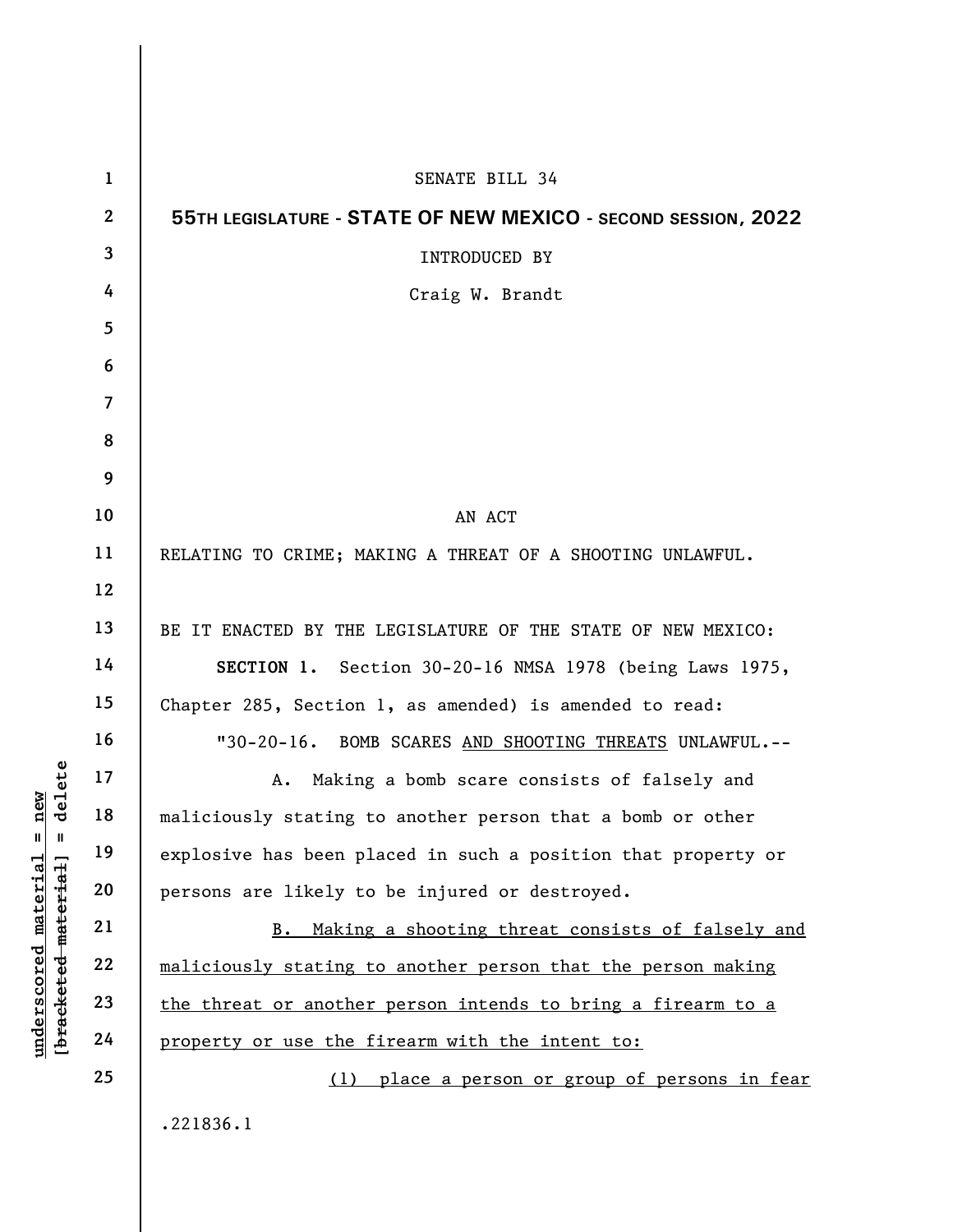1 of great bodily harm;

2 3 (2) prevent or interrupt the occupation or use of a public building; or

4 5 6 (3) cause a response to the threat by an official or volunteer agency organized to deal with emergencies.

 $[**B**]<sub>+</sub>] C. Whoever commits making a bomb scarce or$ shooting threat is guilty of a fourth degree felony.

9 10 11 12  $[G<sub>r</sub>]$  D. A court may order a person convicted for the offense of making a bomb scare or shooting threat to reimburse the victim of the offense for economic harm caused by that offense.

 $[\frac{D-1}{2}]$  E. As used in this section, "economic harm" means all direct, incidental and consequential financial harm suffered by a victim of the offense of making a bomb scare or shooting threat. "Economic harm" includes:

(1) wages, salaries or other compensation lost as a result of the commission of the offense of making a bomb scare or shooting threat;

underscore of making a begins the corresponding the scare or shooting three effects of the corresponding the scare or shooting three effects of making a begins 24 (3) (2) the cost of all wages, salaries or other compensation paid to employees for time that those employees are prevented from working as a result of the commission of the offense of making a bomb scare or shooting threat; and

(3) overhead costs incurred for the period of time that a business is shut down as a result of the commission .221836.1  $- 2 -$ 

7

8

13

14

15

16

17

18

19

20

21

22

23

24

25